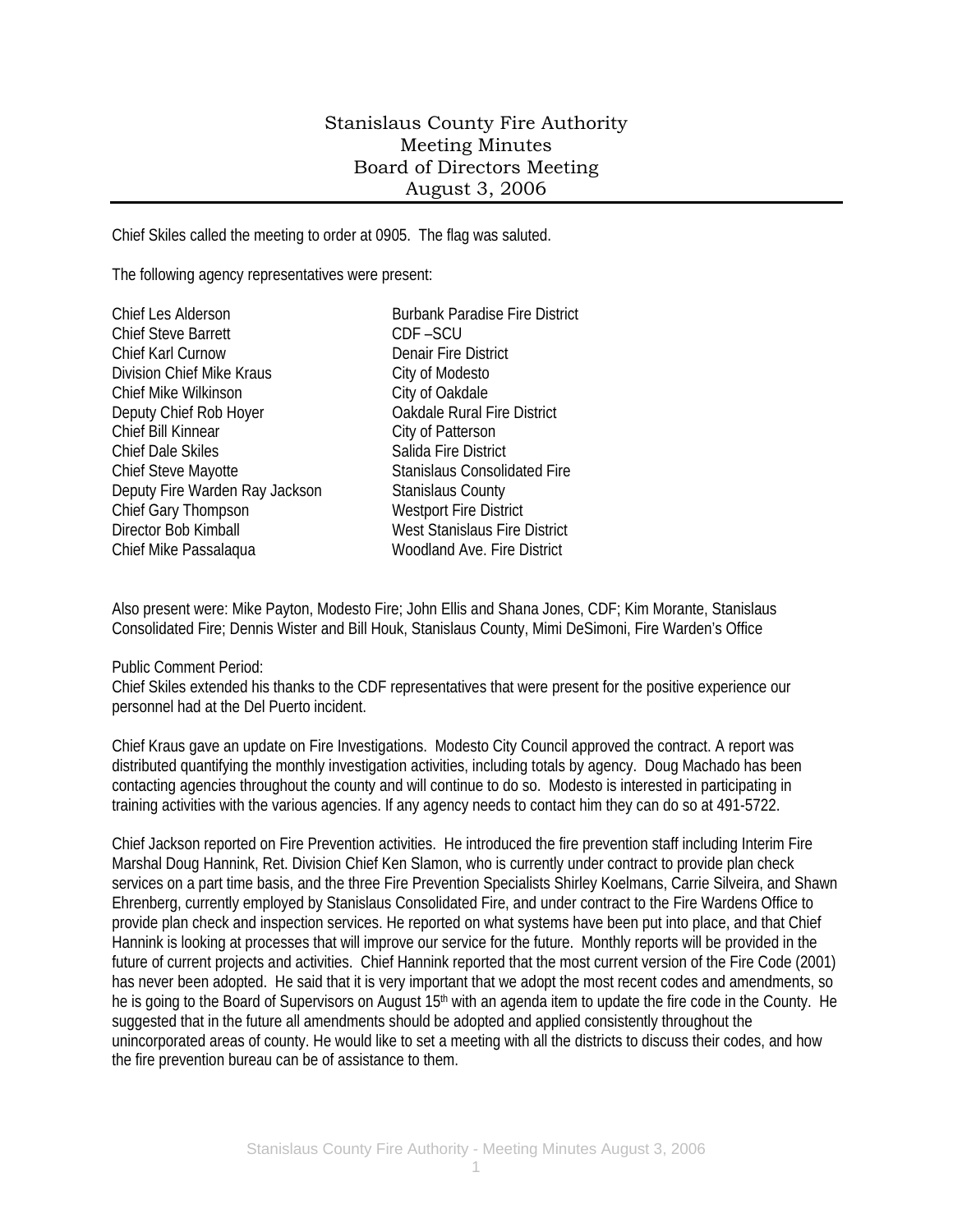There was also discussion on the adoption of the International Fire Codes scheduled for 2008. We need to begin work on this soon. Chief Payton will head the committee.

Minutes: Chief Mayotte requested that two changes be made to the minutes of the July 6, 2006 meeting: He requested under A2, second paragraph, second sentence the phrase "…and does not support it" be deleted; and that in the third paragraph, first sentence the word "offered" be changed to "was directed." Chief Barrett made a motion to approve the minutes with the requested changes; Chief Mayotte seconded the motion. Motion was passed.

Agenda Items:

- A. Nominations and Elections At the last meeting it was recommended that the nominations and elections procedures be revised for the future of the organization. Mimi incorporated the suggestions from the group along with the Cal Chiefs election procedures and provided a rough draft document for discussion. There was concern that the proposed policy did not allow for nominations from the floor. There was also concern that potential nominees not go to their board for their support until after such time that they are nominated or elected. It was noted that if there were a stipend for performing the chairman or vice-chairman functions, it would have to be approved by boards or councils. A revised draft will be brought back next month.
- B. Organizational Structure- Chief Skiles presented a power point of the Organizational Chart for the Fire Authority with all of the contracted services and their associated costs. The presentation was informational. He outlined the plan for requesting Public Facility Fees to purchase fixed assets for some of the Fire Authority's programs such as vehicles and computers. Chief Wilkinson believes that all PFF purchases should come before the Fire Authority. It was explained that PFF expenditures are based on a report that was written in 1990 and are very specific. There are currently no Fire Warden Public Facility Fees in place. The Fire Warden's Office will be working on that project in the future.
- C. Performance Expectations- The Board packets that were sent out contained performance expectations for fire investigations, fire communications and administration/ finance. Each one will be discussed separately.
	- 1. Fire Investigations- Chief Barrett had several comments:
		- He would like to see a non-conformance clause in the contract with a provision for an annual review.
		- He would like the text to be reorganized. He had an issue with the provision that requires the investigative documentation to the law enforcement agency having jurisdiction and the DA's office within 48 hours of the completion of processing a fire scene. He suggested that this is applicable in criminal cases.
		- He would like to see NWCG 210, 310, and 410 listed as standards.

Chief Skiles stated that there is a provision in the contract for termination for cause and an annual performance review. The other items will be further researched and addressed in a revised draft for the next meeting.

- 2. Administration / Finance There was discussion regarding the inclusion of the officers of the organization. Chief Kraus asked for clarification on the administration of the MDC program. It is listed under both the Admin. /Finance expectations and the Communications expectations. Chief Skiles explained that Admin./ Finance will administer the billing and administrative aspects of the program, and the functional and technical aspects will be handled by the Fire Communications Manager. Chief Barrett made a motion to approve the performance expectations for the Administration / Finance component of the business plan; Chief Kraus seconded the motion. The motion was passed with a unanimous roll call vote.
- 3. Fire Communications- a typographical error was noted in the agency requirements that will be corrected. Chief Kraus said he would like the Communications Standardization Committee of the Chief's Association to remain a standing committee for informational purposes. He views this contracted service as a functional position. Chief Curnow made a motion to approve the Fire Communications performance expectations; Chief Hoyer seconded the motion. Motion was passed with a unanimous roll call vote.